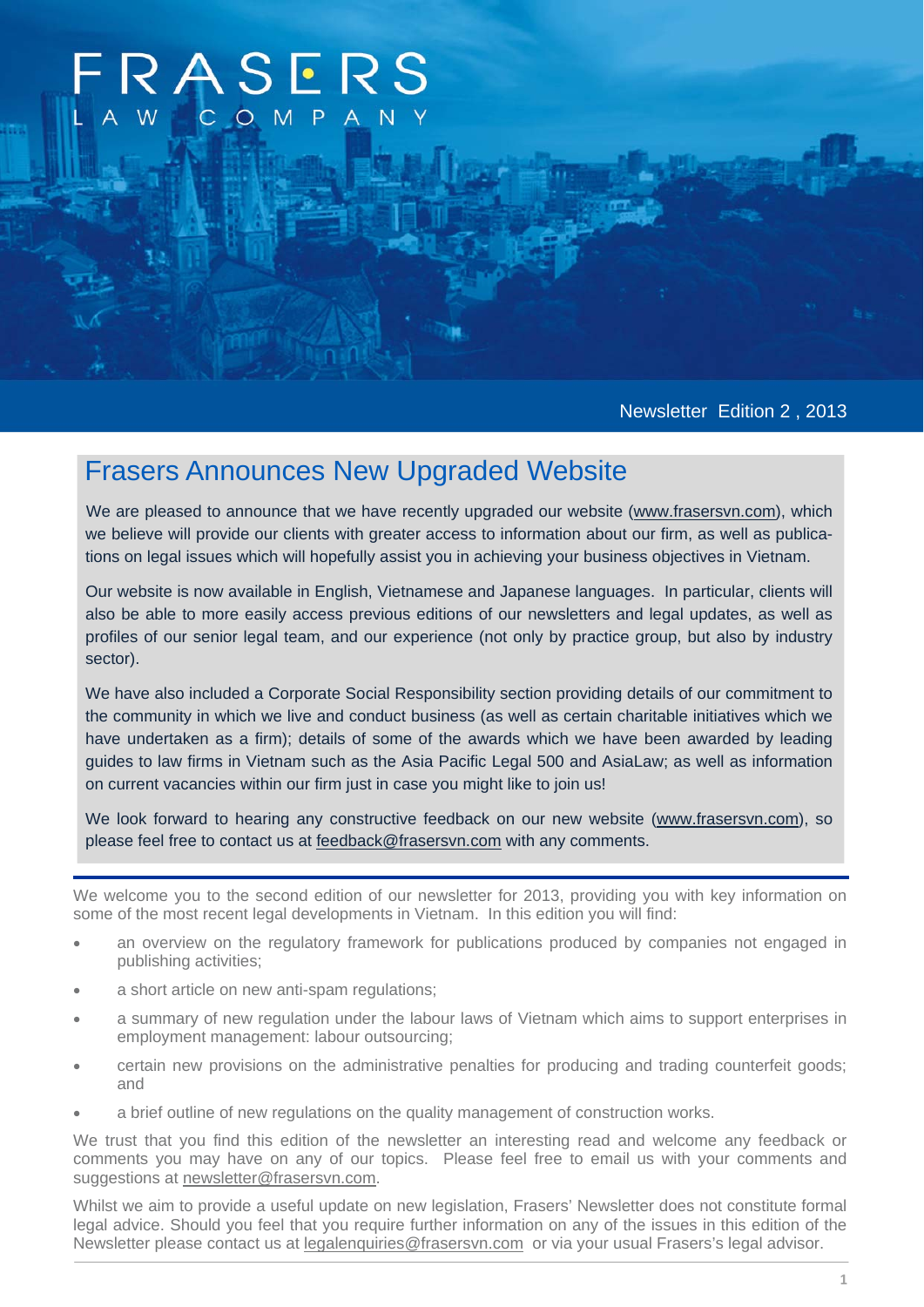

## New Regulations on Publishing

On 20 November 2012, at the fourth session of the National Assembly, Law No. 19/2012/QH13 on publishing was passed (*New LOP*), and shall come into full force and effect on 1 July 2013. The New LOP shall replace previous laws on publishing, including Law No. 30/2004/QH11, as well as Law No. 12/2008/QH12 (*Current LOP*).

### **Explanation of terms**

In general, there are not many significant changes introduced in the New LOP. In addition to definitions of words including "publishing", "printing" and "publication", the New LOP also provides a clearer distinction between 'publications' and other works such as press or journalistic works, by listing the forms of works considered to be publications:

- (a) printed books;
- (b) books printed in Braille;
- (c) paintings, photographs, maps, posters, leaflets and brochures;
- (d) calendars; and
- (e) audio and video recordings used as a substitution for a book or the illustrations in a book.

We are aware that numerous companies which do not engage in publishing or journalistic activities as a commercial business activity, but do produce internal periodicals, including 'bulletins', 'newsletters' or 'magazines'. We are of the view that the publication of such materials shall be subject to the Law on Media and its implementing legislation, and not the Law on Publishing.

More than ten years ago, the former Ministry of Culture and Information provided regulations on the publication of bulletins, documents, leaflets; issuance of press releases; publication and/or transmission of bulletins on electronic screens by foreign agencies and organisations, as well as legal persons involving foreign elements, in Vietnam with Decision 28/2002/QD-BVHTT (*Decision 28*). According to Decision 28, "bulletins" are documents which are published periodically under specific stipulations on the size, number of pages, presentation form, content and mode of expression, designed to provide information on internal activities, professional guidance, results of research and application, seminars, conferences and cooperative relations of foreign agencies and organisations, legal entities involving foreign elements, in Vietnam. Under Decision 28, a relevant entity must be granted a licence for the publication of such works (*Licence*) issued by the Ministry of Information and Communication (*MIC*). Decision 28 does not specify whether a bulletin which is not printed and is only forwarded to recipients via email, such as e-newsletters, fall within the governance of Decision 28. We have discussed this matter with the MIC, and have been advised that a bulletin produced by a foreign organisation, and which is not printed, does not require a Licence.

### **Publication of non-commercial works**

However, it appears that reference books or booklets published by an entity other than a publishing company are subject to the Law on Publishing. The New LOP defines a non-commercial publication as a work which is not used for trading purposes. The New LOP also expresses that where a non-commercial work is published through an entity other than a publishing house, the relevant entity must acquire a publishing permit from the State authorities. Central agencies and foreign organisations will receive their licence from the MIC. All other agencies and organisations will receive their licence from the relevant provincial-level People's Committee. Furthermore, the New LOP provides details of compulsory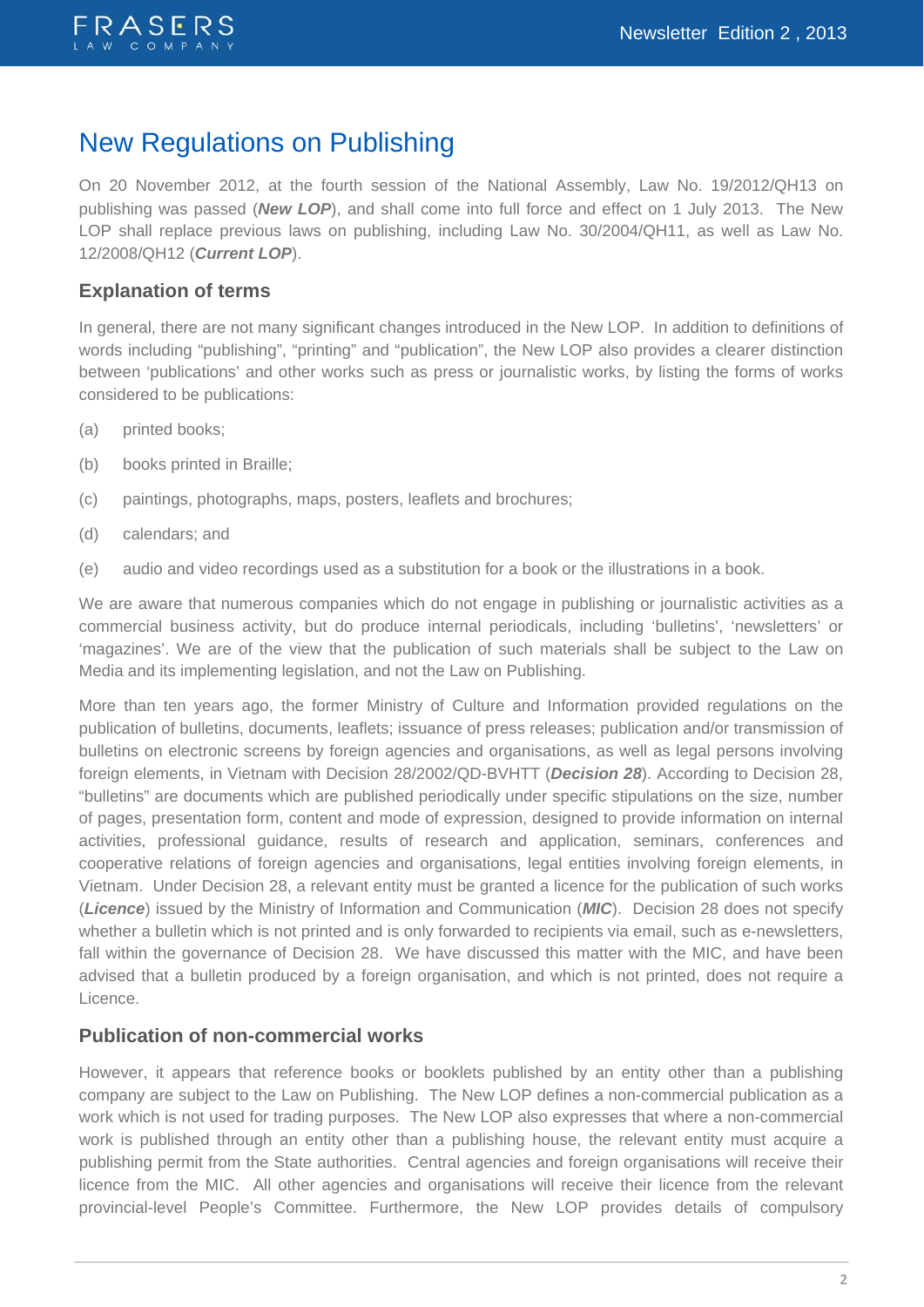

information to be recorded in all publications, as well as the obligation to submit the publications to the Vietnam National Library.

### **Importation of non-commercial publications**

Whilst the New LOP reiterates that a permit from the State authorities must be granted for the importation of a non-commercial publication, the New LOP provides certain cases in which a permit shall not be required, particularly as follows:

- (a) documents for international seminars and conferences which are permitted to be held in Vietnam by competent Vietnamese authorities;
- (b) publications being assets of organisations, families and individuals for private use;
- (c) publications included in the personal effects of people on entry and for personal use only; and
- (d) publications as gifts to agencies, organisations and individuals which are delivered by post and have a value not exceeding the duty-free level prescribed by law.

### New Anti-spam Regulations

Taking a firm stand against the use of electronic systems to send unsolicited bulk messages, or spam, the Government has issued Decree 77/2012/ND-CP dated 5 October 2012 (*Decree 77*), amending and supplementing Decree 90/2008/ND-CP dated 13 August 2008 (*Decree 90*).

According to Decree 90:

- (a) *Advertising electronic mail* means an electronic mail (*email*) sent to consumers and aimed at introducing organisations and individuals engaged in business or social activities, goods or services, including services provided for profit and not for profit; and
- (b) *Spam* means an unsolicited email or text message. Spam mail is classified into two types, including emails and text messages for the purposes of deception, harassment or spreading computer viruses and harmful software or violating regulations on the protection of social values and State security; and advertisements in violation of the principles of sending advertising emails or text messages stipulated in Decree 90.

Notable points of Decree 77 include:

- (a) Broadening prohibition provisions, including: (i) exchanging and trading lists of email addresses without the owners' consent; (ii) providing information-related content via messages inconsistent with users' request; (iii) hiding senders' names or their electronic addresses, or illegally using names or email addresses of other organisations or individuals when sending messages and e-mails, and (iv) imposing service charges without informing users;
- (b) New provisions on the principles for sending advertising messages and emails. Accordingly, advertising messages and emails:
	- (i) may only be sent after obtaining clear prior consent from a recipient and such advertisements must be immediately terminated upon receiving an unsubscribe request from a recipient (Decree 77 does not specify what type of consent is required, but following a discussion with the authorities, we understand that the consent may be obtained from a "subscribe" button on a website or a "sign up" form on a website);
	- (ii) are not permitted to send more than one item bearing the same contents to a single email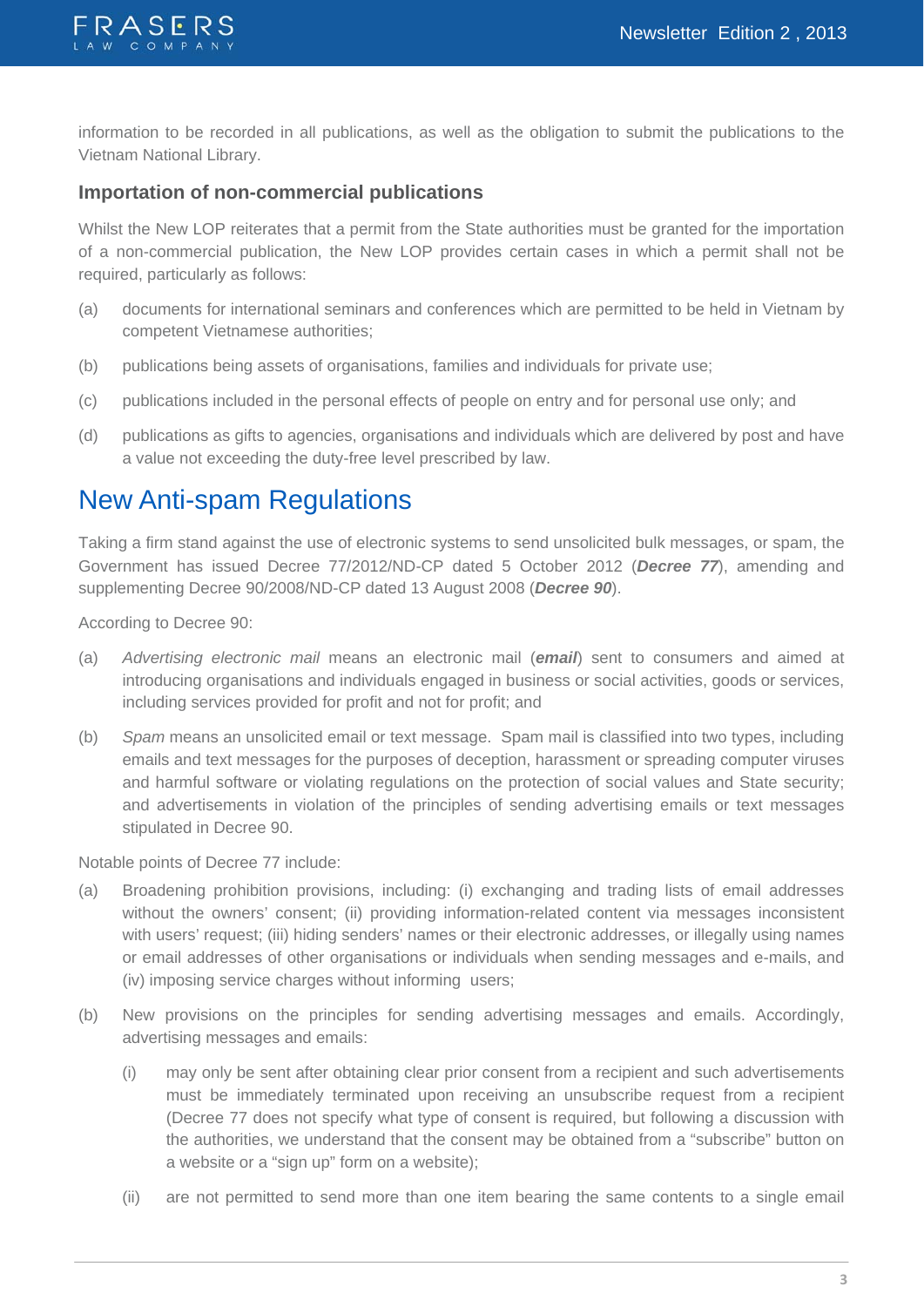

address/telephone number within any 24 hours period, and advertising messages are only allowed to be sent between 7:00 and 22:00 every day, unless having the consent of recipients;

- (iii) may only be sent from valid email addresses and systems in accordance with MIC regulations, and the service providers must concurrently send copies of the contents of their advertisements to the technical branch of MIC.
- (c) Supplementing regulations on unsubscribing, there must be an instruction on how to unsubscribe from advertising messages in the unsubscribe section of an email or text message. Immediately subsequent to receiving a request to unsubscribe, an advertiser or a provider of advertising services must send a confirmation message acknowledging receipt of the request to unsubscribe, and then permanently remove the contact details of that person from the list of recipients.
- (d) Although the maximum potential fine has not been increased, Decree 77 extends the scope of violations in respect of anti-spam, and amends and includes additional penalties and remedies such as revoking identification names and confiscating the proceeds earned from violations.

Decree 77 has been in effect since 1 January 2013.

## Labour Outsourcing

One of the most significant changes introduced by Vietnam's new Labour Code is the recognition by Vietnamese law of the concept of labour "outsourcing". This concept will already be familiar to business people in numerous other jurisdictions, where it is common for an end-user company to hire, on a temporary basis, the employees of a company that supplies temporary labour. For businesses, making use of outsourced labour enables them to: (i) respond to short term labour requirements; and (ii) take on staff with particular skillsets to assist with specific tasks. Where such an arrangement is used, the benefit to the end-user company is that no employment relationship (with the ensuing duties and obligations owed by an employer to an employee) is created between the end-user company and the outsourced employee, and labour recruitment costs are reduced.

This article explains the concept of labour outsourcing in more detail and addresses the key issues that will affect businesses making use of outsourced staff in Vietnam.

According to a report by the Ministry of Labour, Invalids and Social Affairs (*MOLISA*), labour outsourcing has been used in the United States of America, the United Kingdom and several other European countries, from as far back as 50 years ago. In Asia, labour outsourcing arrangements have been recognised and regulated by law in Japan, since 1985, Korea, since 1998, and China, since 2007.

In Vietnam, labour outsourcing services have a long history of being used, without legal regulation. According to MOLISA, by the end of 2010, over 200 companies were providing labour outsourcing services to around 300 businesses in the southern part of Vietnam alone, despite the lack of a regulatory framework for such arrangements. Without a regulatory framework, the relationships, rights and obligations of the relevant parties involved in labour outsourcing arrangements were uncertain.

Under the new Labour Code, an official definition of labour outsourcing has been provided. Labour outsourcing occurs where an employee (*a Labour Hire Employee*) of an enterprise licensed to conduct labour outsourcing services (*a Labour Hire Company*) is assigned to work for, and be subject to management by, another entity (*a Labour Hire Customer<sup>1</sup>* ). However, the employment relationship between the Labour Hire Employee and the Labour Hire Company remains intact throughout the assignment and no employment relationship is created between the Labour Hire Employee and the

<sup>&</sup>lt;sup>1</sup> Often referred to as the "end-user" or "hirer".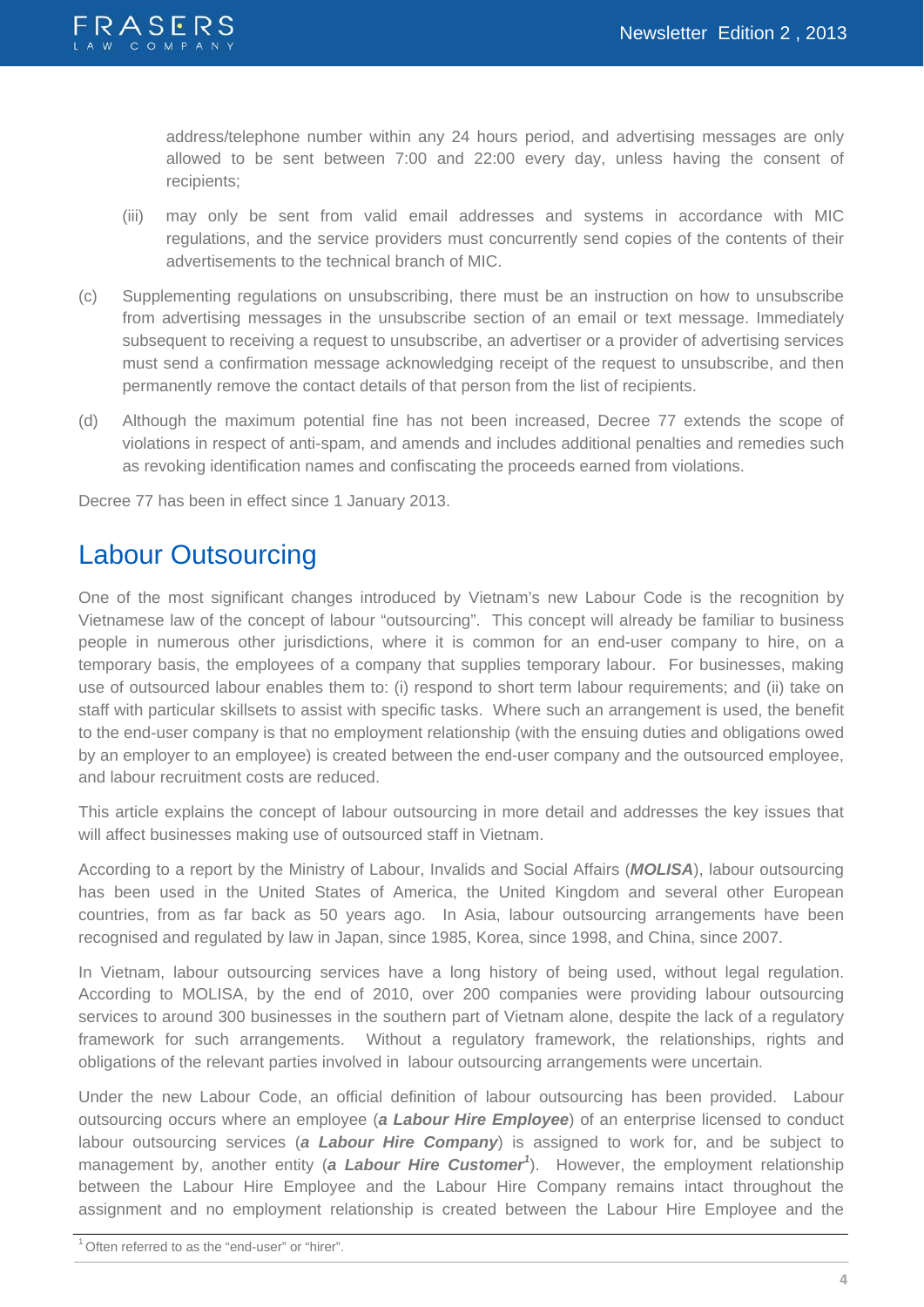

Labour Hire Customer. This means that the Labour Hire Company continues to owe employer obligations towards the Labour Hire Employee (and the Labour Hire Employee continues to owe employee obligations towards the Labour Hire Company) for the duration of his or her assignment to the Labour Hire Customer. The Labour Hire Employee's employee rights as between him or her and the Labour Hire Company (and the Labour Hire Company's employer rights as between it and the Labour Hire Employee) also continue throughout this period.

Recently, a draft decree providing guidelines for the implementation of the labour outsourcing provisions (*Draft Decree*) has been issued. According to the Draft Decree, labour outsourcing is prohibited for the following Labour Hire Customers:

- customers who are involved in an outstanding employment dispute or strike;
- customers who wish to outsource labour to replace employees who are on strike;
- customers who wish to replace employees who have been retrenched due to economic conditions, organisational or technological restructuring, a merger, consolidation or division; or
- customers wanting to assign Labour Hire Employees to work in locations which are in the list of "areas with severe living conditions" stipulated by MOLISA and MOH, unless such Labour Hire Employee has been living in that location for 3 years or more.

The Draft Decree also provides a list of jobs permitted for labour outsourcing, including: translator, secretary and administrative assistant, receptionist, tour guide, promotion assistant, project assistant, office IT assistant, accountant, electrician and technician, professional facility manager and cleaner, teacher, business assistant, marketing assistant, and security guard.

### **Labour outsourcing contract**

The Labour Hire Company and the Labour Hire Customer must enter into a labour outsourcing contract in writing. The contract must contain the following particulars:

- the place of work, the Labour Hire Employee's job title, the job description, any specific tasks that the Labour Hire Employee must undertake as part of the job, and any specific qualifications or experience required for the job;
- the term of the labour outsourcing arrangement (which cannot exceed 12 months), and the Labour Hire Employee's date of commencement;
- working hours, rest breaks, and provisions relating to occupational safety and hygiene at the workplace; and
- the obligations owed to the Labour Hire Employee by both the Labour Hire Company and the Labour Hire Customer.

The provisions of the labour outsourcing contract cannot confer rights and benefits on the Labour Hire Employee that are less favourable than those in the Labour Hire Employee's labour contract with the Labour Hire Company.

### **Labour Hire Companies**

Pursuant to the new Labour Code, the business of labour outsourcing can only be carried out by a company in possession of the permits required by the new Labour Code, and with a labour outsourcing function specified in its registered scope of permitted business activities. The rights and responsibilities of Labour Hire Companies are set out in Article 56 of the new Labour Code, including but not limited to: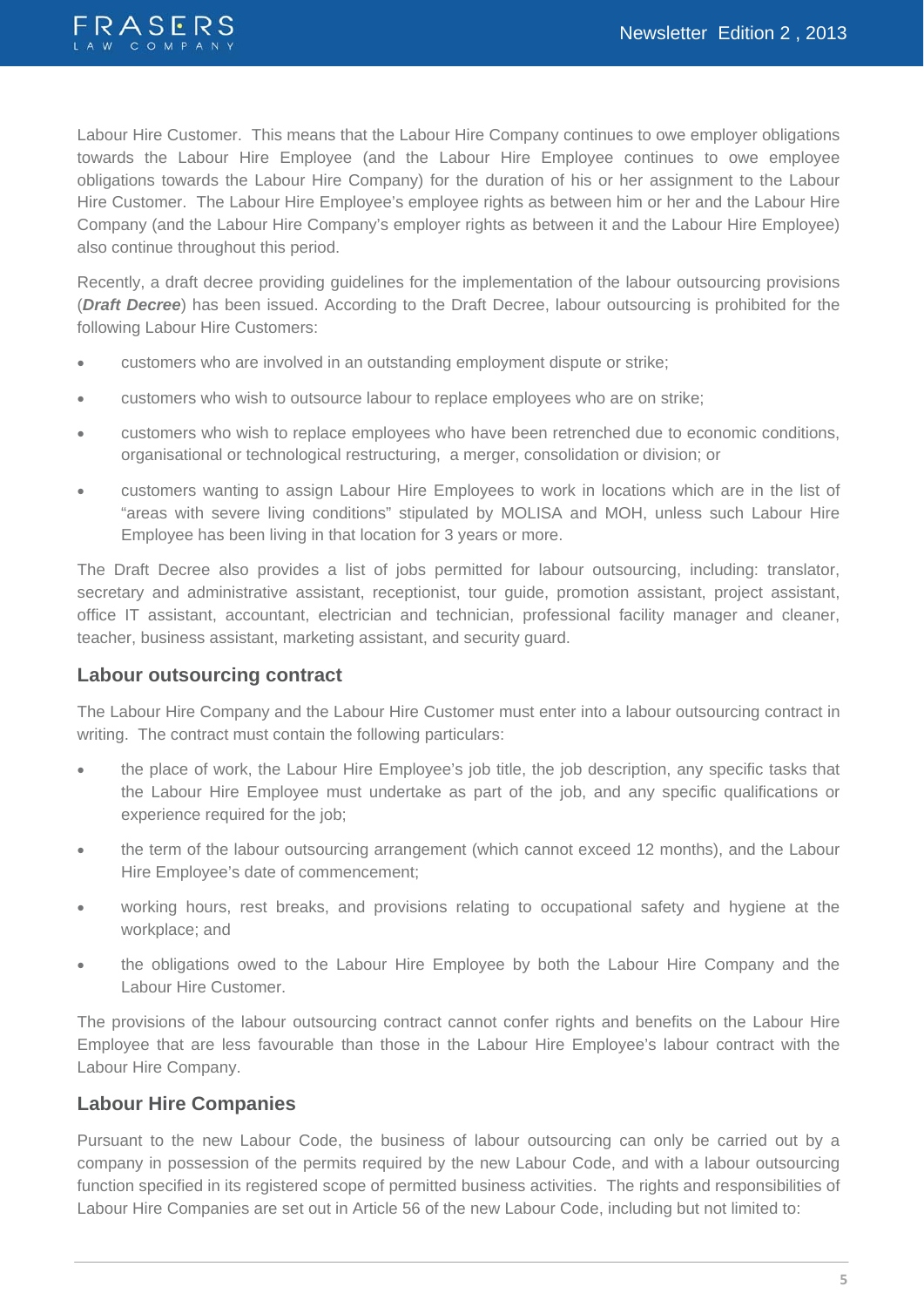

- (a) executing labour contracts with Labour Hire Employees in accordance with the provisions of the New Labour Code;
- (b) providing the résumés of relevant Labour Hire Employees to the Labour Hire Customer, together with any specific requirements of the Labour Hire Employees;
- (c) discharging all of its employer obligations towards the Labour Hire Employees, including having responsibility to pay normal wages, wages for public holidays and annual leave, termination payments, severance allowances, social insurance payments, health insurance and unemployment insurance;
- (d) paying Labour Hire Employees' wages at a level not lower than the wage of an employee of the Labour Hire Customer, with the same professional qualifications, the same job title or carries out similar or identical work ; and
- (e) disciplining a Labour Hire Employee, when the Labour Hire Employee has been rejected by the Labour Hire Customer because of misconduct with disciplinary consequences (refer to the section below for further information).

### **Labour Hire Customers**

The rights and obligations of the Labour Hire Customer are set out in Article 57 of the new Labour Code. Article 57 states that the Labour Hire Customer must:

- (a) guide Labour Hire Employees through the internal labour regulations and any other regulations of the Labour Hire Customer;
- (b) not discriminate against Labour Hire Employees compared to the employees of the Labour Hire Customer;
- (c) reach an agreement with Labour Hire Employees in respect of night or overtime work that is out of the scope of the labour outsourcing contract;
- (d) not transfer Labour Hire Employees to another employer;
- (e) reach an agreement with Labour Hire Employees and the Labour Hire Company if the Labour Hire Customer would like to recruit directly any Labour Hire Employees, before the expiry of the labour contract between the relevant Labour Hire Employees and the Labour Hire Company;
- (f) return to the Labour Hire Company any Labour Hire Employees who do not satisfy the agreed requirements; and
- (g) provide evidence of misconduct with disciplinary consequences by any relevant Labour Hire Employees, in order for the Labour Hire Company to deal with such misconduct and enforce necessary disciplinary action.

Accordingly, it would appear that Labour Hire Customers are not required to deal with labour discipline in respect of Labour Hire Employees. Disciplining an employee in Vietnam is not a straightforward process and in order to do so lawfully, an employer must comply with complicated disciplinary procedures. Under the new Labour Code, a Labour Hire Customer can pass responsibility for disciplining a Labour Hire Employee back to the Labour Hire Company. It will, however, be the Labour Hire Customer's internal labour rules that determine whether the Labour Hire Employee's behaviour amounts to misconduct for disciplinary purposes.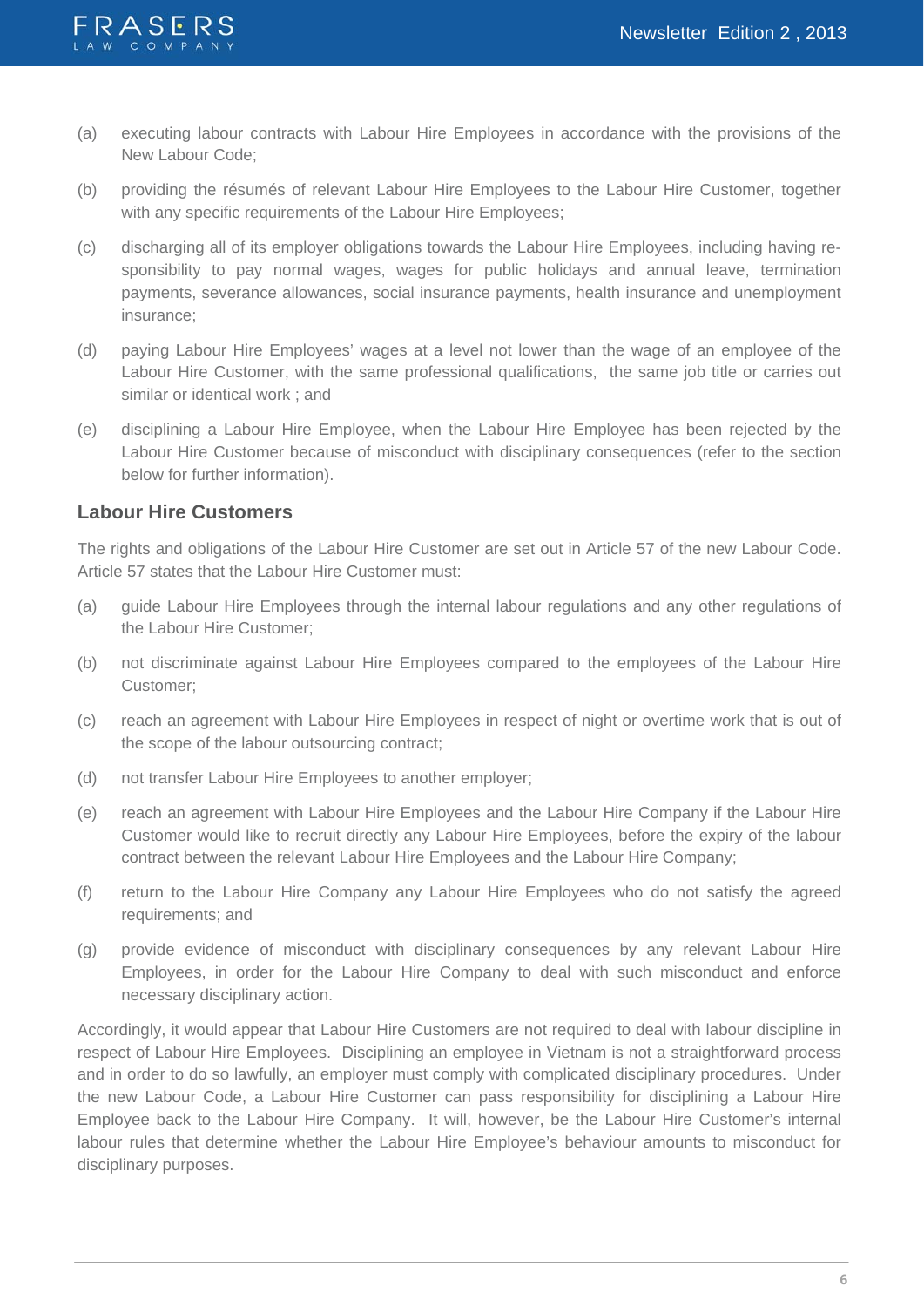

### **Labour Hire Employees**

Pursuant to Article 58 of the New Labour Code, the rights and responsibilities of Labour Hire Employees are, among others, to:

- (a) comply with the instructions, internal regulations, labour discipline, and the collective labour agreement of relevant Labour Hire Customers;
- (b) receive wages not lower than the wages of an employee of any relevant Labour Hire Customer who has the same professional qualifications, the same job title, or carries out work being identical or similar to that of the Labour Hire Employee;
- (c) be entitled to reach an agreement to sign a labour contract with the Labour Hire Customer after the expiration of the labour contract with the Labour Hire Company, or after lawfully and unilaterally terminating the labour contract with the Labour Hire Company.

The implementation of the outsourcing provisions of the new Labour Code is a significant step in developing the business of labour outsourcing services in Vietnam. The recognition and regulation of labour outsourcing will provide a flexible staffing option for foreign investors and enterprises doing business in Vietnam.

In practice, to comply with the provisions of the New Labour Code, Labour Hire Companies and Labour Hire Customers will have to cooperate closely with one another, and share certain information. In order to ensure that the Labour Hire Company pays the Labour Hire Employee the correct wage, the Labour Hire Customer will have to provide information about the wages of its employees with the same professional qualifications, the same job titles, or who are carrying out identical or similar work. In some cases, it may not be clear cut whether or not an employee of the Labour Hire Customer is carrying out similar work. Until further guidance is provided on the matter, it is unclear which of the Labour Hire Company or the Labour Hire Customer will determine whether "similar work" is being undertaken. As it is the Labour Hire Company's obligation to ensure the correct wage is paid, it is likely that in any event Labour Hire Companies will wish to determine this question themselves, or include appropriate protective provisions in applicable labour outsourcing agreements. It seems to us, therefore, that Labour Hire Customers will need to be prepared to share with Labour Hire Companies all relevant information about the work undertaken by their employees and the wages of such employees.

We look forward to receiving guidance from the Government in the form of implementing legislation issued under or pursuant to the new Labour Code, which will, we hope, resolve some of the uncertainties referred to in this brief summary.

## Consolidated Legal Instrument Regarding Administrative Sanctions on Counterfeit Goods

On 10 January 2013, the Government promulgated Decree 08/2013/ND-CP on administrative penalties for producing and trading counterfeit goods (*Decree 08*) which consolidates and replaces various regulations on dealing with counterfeit goods specified by particular types of goods spreading in a number of other decrees.

### **Definition of counterfeit goods**

Pursuant to Decree 08, counterfeit goods are classified into four categories as follows: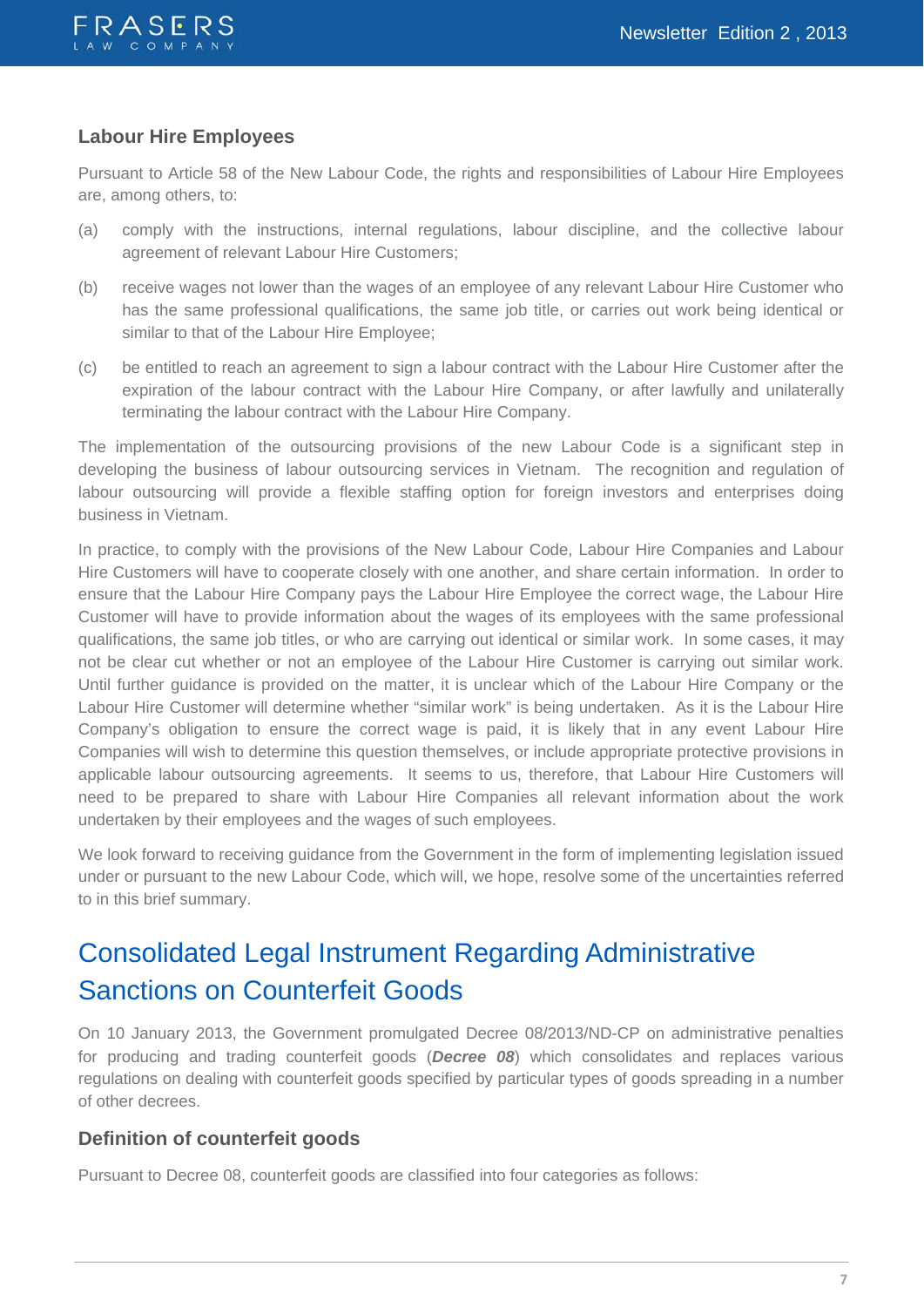

- (a) "useless goods" are goods for which the use is inconsistent with the purpose or name of the item; goods for which the use is inconsistent with the announced or registered use;
- (b) goods using counterfeit labels and packaging;
- (c) goods having counterfeit intellectual property rights; and
- (d) counterfeit stamps, labels, and packaging.

### **Administrative fines for producing and trading counterfeit goods**

As a general proposition, Decree 08 stipulates a stricter fine level for the activities of producing and trading counterfeit goods, particularly:

- (a) fines of up to VND70 million (equivalent to approximately US\$3,500) shall be imposed for acts of trading in counterfeit useless goods;
- (b) fines of up to VND100 million (equivalent to approximately US\$5,000) shall be imposed for acts of manufacturing counterfeit useless goods;
- (c) fines of up to VND60 million (equivalent to approximately US\$3,000) shall be imposed for acts of trading in goods with counterfeit labels and packaging;
- (d) fines of up to VND90 million (equivalent to approximately US\$4,500) shall be imposed for acts of manufacturing goods using counterfeit labels and packaging;
- (e) fines of up to VND40 million (equivalent to approximately US\$2,000) shall be imposed for acts of trading in counterfeit stamps, labels, and packaging; and
- (f) fines of up to VND60 million (equivalent to approximately US\$3,000) shall be imposed for acts of manufacturing counterfeit stamps, labels, and packaging.

Notably, the regulations on administrative fines in relation to goods with counterfeit intellectual property rights currently stipulated in various decrees implementing the intellectual property law remain unchanged.

### **Additional penalties and remedies**

In addition to administrative fines, additional penalties of confiscation of exhibits and instruments for committing violations and revocation of practising certificates or licences and remedial measures, shall be applied for particular violations.

Furthermore, it is noted that in case the violations contain signs of crimes as prescribed by the applicable criminal law, their files shall be forwarded to criminal proceedings agencies to consider criminal prosecution.

Decree 08 came into full force and effect on 1 March 2013, replacing all previous regulations of the Government on counterfeit goods and the administrative penalties for the production and trade of such goods.

## New Decree on Quality Control for Construction Works

On 6 February 2013, the Government issued Decree No.15/2013/ND-CP on quality control for construction works (*Decree 15*). This Decree came into effect as from 15 April 2013 and replaces Decree No. 209/2004/ND-CP of the Government (as amended by Decree No.49/2008/ND-CP) (*Decree 209*) and certain relevant provisions of the Government's Decree No.12/2009/ND-CP.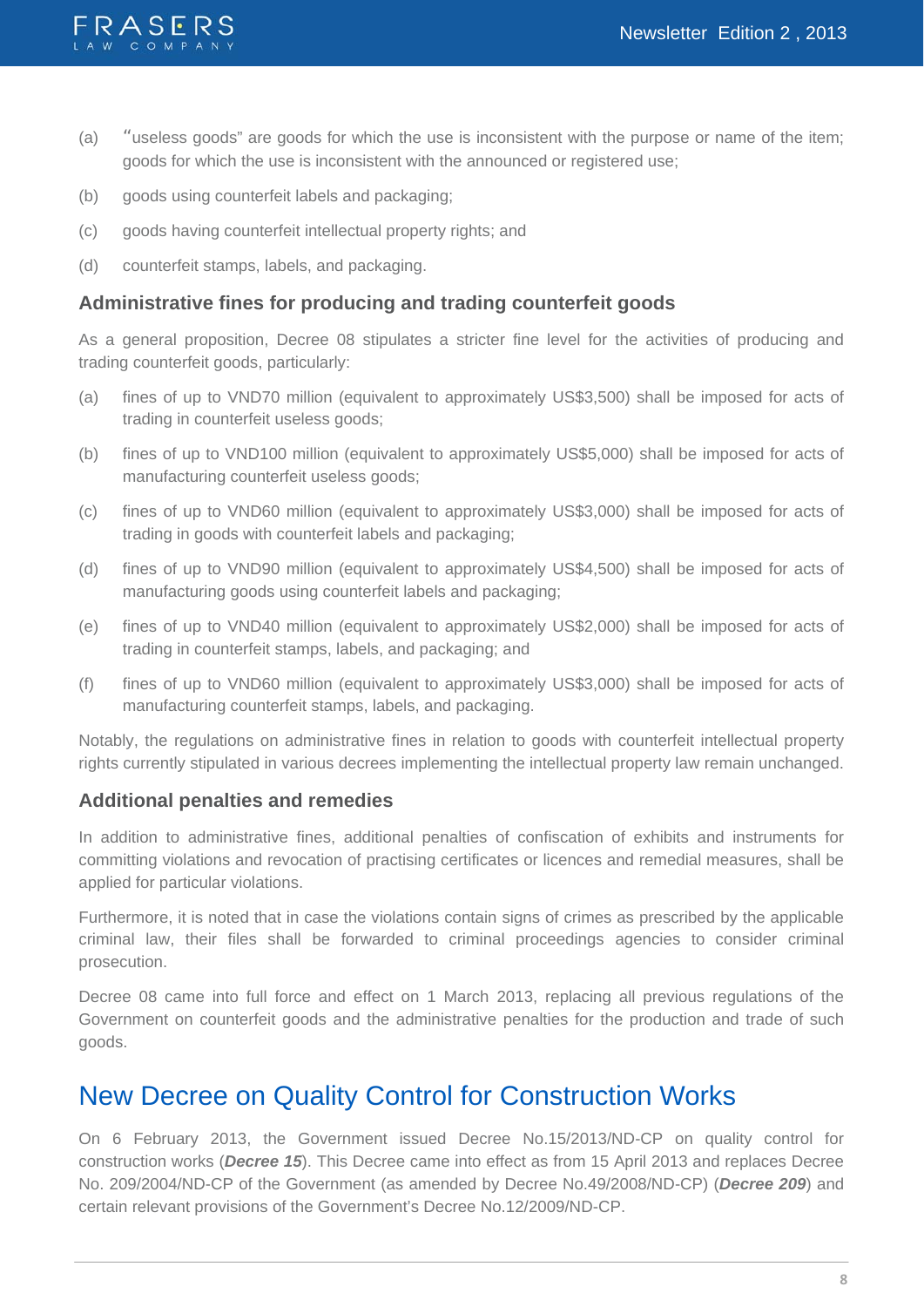

The new Decree provides clear orders throughout the stages of construction. For example, there are seven steps relating to the quality control for construction surveys, six steps for construction designs, and eight steps for the execution of a construction project. The responsibilities of investors and related constructors in each stage are determined and the relevant parties will be held responsible. Below are some notable changes contained in Decree 15:

### **Disclosure of information on capabilities**

Decree 15 states that organisations and individuals send to State construction authorities, information relating to their capabilities in the construction sector. Within 30 working days as from the date of receipt of such information, those authorities are responsible to consider and publish such information on their websites.

It is unclear whether the above provision of information is compulsory. However, since Decree 15 states that the provided information would serve as the basis for selection in examination of the construction design works, construction specialised tests, supervision of quality of construction works, examination and appraisal of construction works quality, as well as survey, design and execution of construction works of Special Grade, Grade I and Grade II which are funded with the State Budget (applicable to main contractors), it seems that such provision of information could be considered as a right of the entities involved in construction activities.

### **Management of construction works' quality**

Decree 15 provides stricter regulations for the quality control of construction works, especially in (i) verification of design; and (ii) inspection during the acceptance of construction works.

Previously, Decree 209 provided a right for the investor in hiring construction consultants for verifying the design, subject to the nature, scope and requirements of the construction works. However, under Decree 15, the investor is obliged to send the designs to the State construction authorities for verification where the relevant construction work are one of the following types of construction works categories:

- (a) apartment buildings of Grade III and above, private residences of 7 stories and above;
- (b) public works of Grade III and above;
- (c) industrial works: power grids, hydro-power plants, thermo-power plants, metallurgy factories, alumina production factories, cement factories of Grade III and above; petrochemical refineries, gas processing plants, depots and pipelines of petrol, oil, liquefied gas; production factories and depots of dangerous chemicals; production factories and depots of industrial explosion materials of all grades;
- (d) transportation works: bridges, tunnels, and roads of Grade III and above for works funded by the State, and Grade II and above for works funded with other capital sources; works of railways, urban railways, runways, seaports, piers, docks, ports for ships, and ropeways of all grades.
- (e) agriculture and rural development works: reservoirs, dams, dykes, docks, canals, closed water pipes, pumping stations and other irrigation works of all grades;
- (f) technical infrastructure works: Grade III and above for works funded by the State, Grade II and above for works funded with other capital sources; toxic solid waste processing works of all grades,

(collectively, *the List*).

Design verification time shall not exceed 40 working days in respect of works of Grade I and above, and